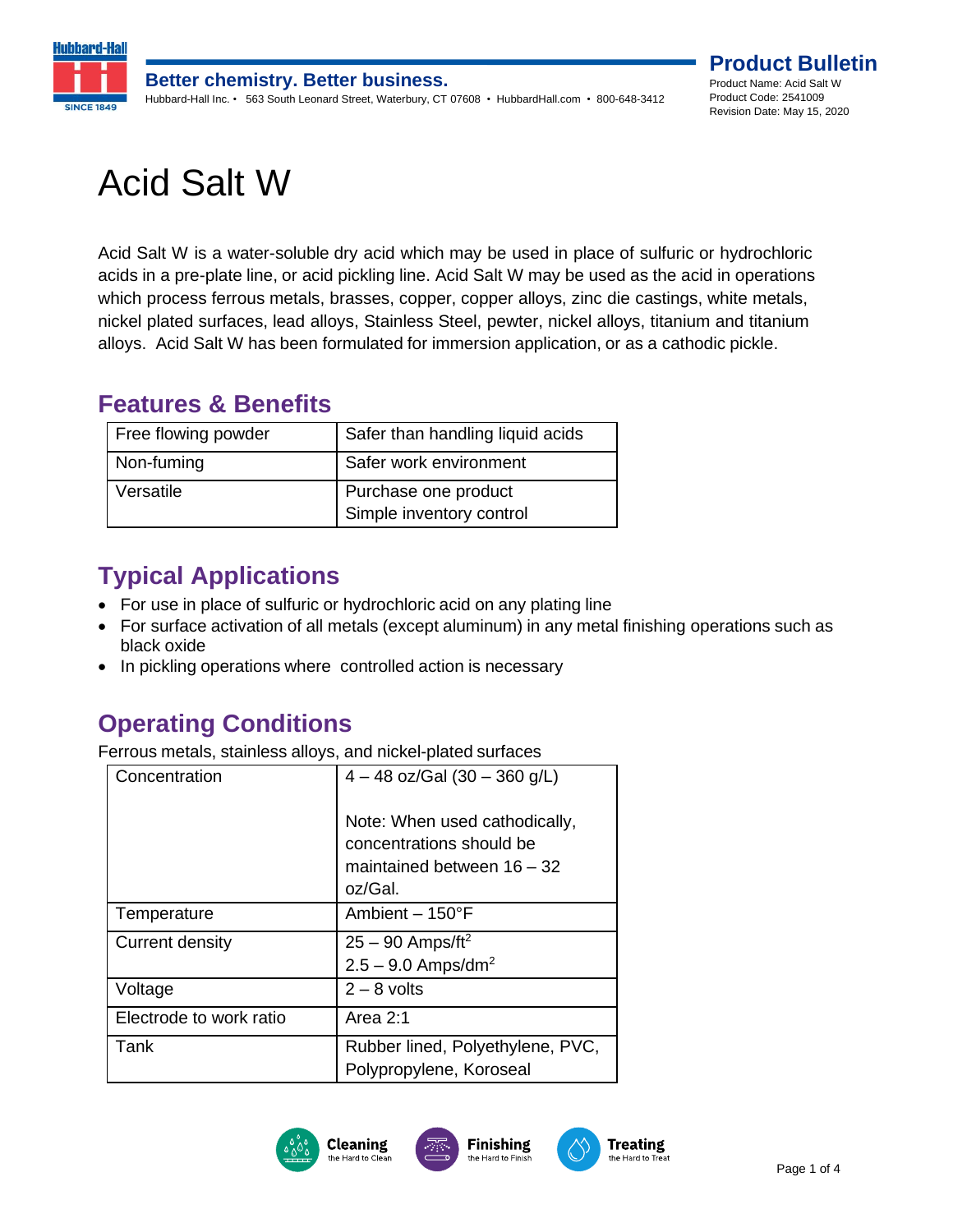

#### **Better chemistry. Better business.**

Hubbard-Hall Inc. • 563 South Leonard Street, Waterbury, CT 07608 • HubbardHall.com • 800-648-3412



| Tanks for elevated temp | Koroseal $(150 - 160$ °F)                  |
|-------------------------|--------------------------------------------|
| Heating coils           | Karbate, Graphite, Chemical Lead           |
| Ventilation             | Required when used as a cathodic<br>pickle |
| Electrodes              | Chemical lead or carbon type agr           |

The life of the anodes is dependent upon the ampere hours used.

Note: When carbon anodes are used, they must be securely fastened to the bus bar. Lead anodes because of their weight will maintain a secure contact with the bus bar.

As a rule, a lead anode's service life will surpass that of carbon anode.

It is also preferred that when carbon anodes are used that they are bagged to prevent or minimize carbon particles from spreading throughout the Acid Salt W solution. A carbon anode, in time, will slowly begin to disintegrate. High current densities, solution temperature, are contributing factors to the degrading of a carbon anode, also just long service.

For immersion applications where the soils on the ferrous metals may consist of either light rust, weld scale or heat scale, the Acid Salt W concentrations may range from 16 to 32 oz/Gal, to achieve their removal.

#### Immersion Process for Non-Ferrous Metals

The life of the anodes is dependent upon the ampere hours used. Note: When carbon anodes are used, they must be securely fastened to the bus bar. Lead anodes because of their weight will maintain a secure contact with the bus bar.

As a rule, a lead anode's service life will surpass that of carbon anode.

It is also preferred that when carbon anodes are used that they are bagged to prevent or minimize carbon particles from spreading throughout the Acid salt W solution. A carbon anode, in time, will slowly begin to disintegrate. High current densities, solution temperature, are contributing factors to the degrading of a carbon anode, also just long service.

For immersion applications where the soils on the ferrous metals may consist of either light rust, weld scale or heat scale, the Acid salt W concentrations may range from 16 to 32 oz/Gal, to achieve their removal.

| <b>Concentration</b> | $2 - 16$ oz/Gal (15 - 120 g/L)   |
|----------------------|----------------------------------|
| Temperature          | Ambient                          |
| Time                 | 15 seconds $-3$ minutes          |
| Tank                 | Rubber lined, Polyethylene, PVC, |
|                      | Polypropylene, Koroseal          |

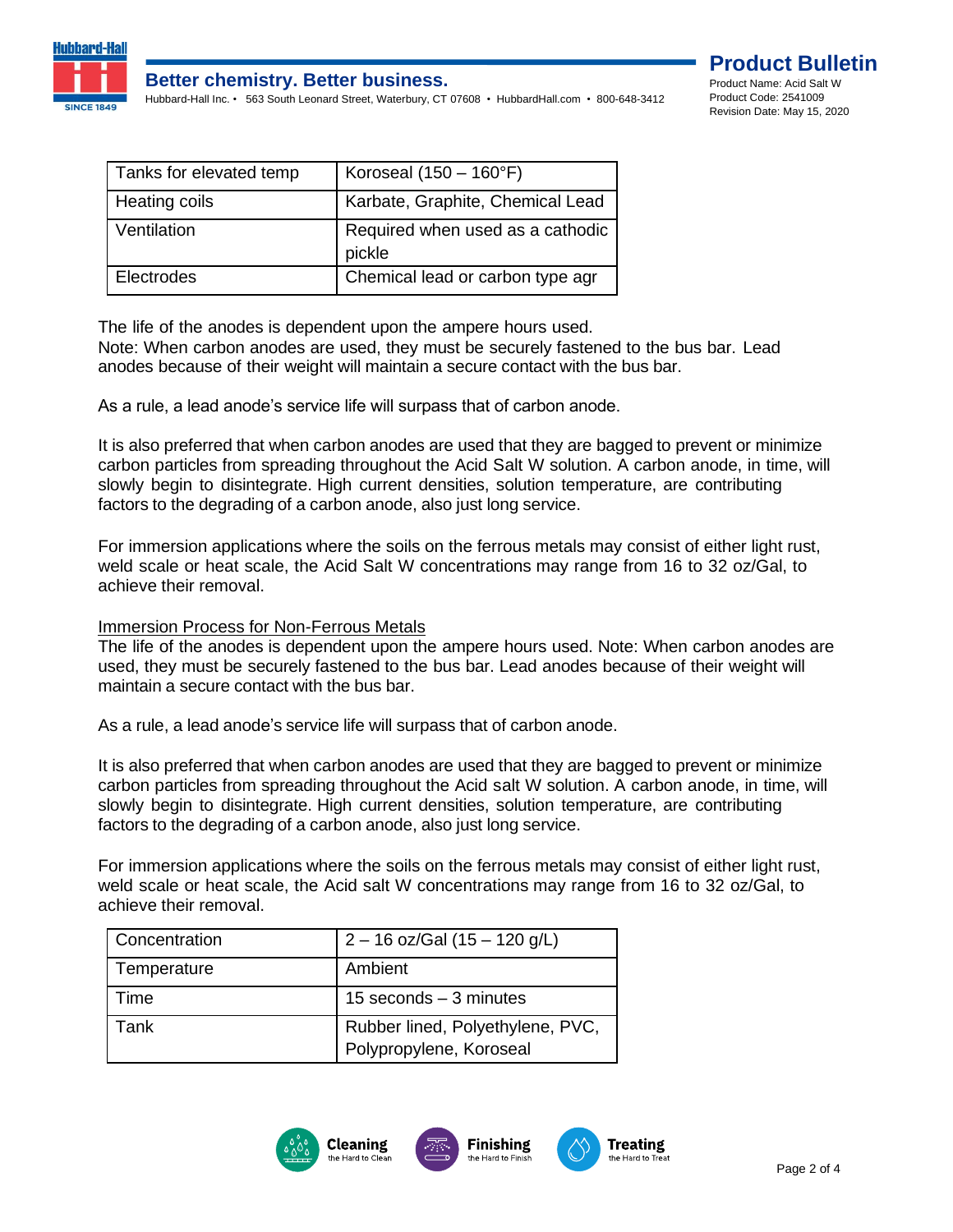

#### **Better chemistry. Better business.**

Hubbard-Hall Inc. • 563 South Leonard Street, Waterbury, CT 07608 • HubbardHall.com • 800-648-3412

**Product Bulletin** Product Name: Acid Salt W Product Code: 2541009 Revision Date: May 15, 2020

#### **Titration Method**

- 1. Pipette 10 mL of sample into a 250 mL Erlenmeyer flask.
- 2. Add 50 mL of water and 5 to 10 drops Bromocresol Green indicator.
- 3. Titrate with 1.0 N Sodium Hydroxide solution until solution turns a blue-green color.
- 4. Record mL used.

**Calculation** 

*Factor* (*oz*/*Gal*) **001.82** *Factor (g/L) 13.64 Concentration = mL 1.0 N NaOH x Factor*

### **Test Kit Method**

- 1. Using the dropper, transfer a  $\frac{1}{2}$  mL bath sample into the flask provided.
- 2. Add about 30 mL DI water and 8 to 10 drops of Methyl Orange indicator.
- 3. Add 0.72 N Sodium Hydroxide solution, drop wise, counting the drops until the solution changes color from reddish orange to yellow.

**Calculation** 

*Factor (oz/Gal) 0.91 Factor (g/L) 6.82 Concentration = # Drops of 0.72 N NaOH x Factor*

#### **Waste Disposal**

Discharge to a disposal system. In order to be completely informed on the latest regulations for your area, please contact the local authorities.

### **Caution**

Acid Salt W is an acidic product and should be handled accordingly. Avoid contact with skin and eyes. Wear protective clothing, goggles and rubber gloves. Flush exposed areas immediately with clean, cold water. In case of injury, contact a doctor immediately.